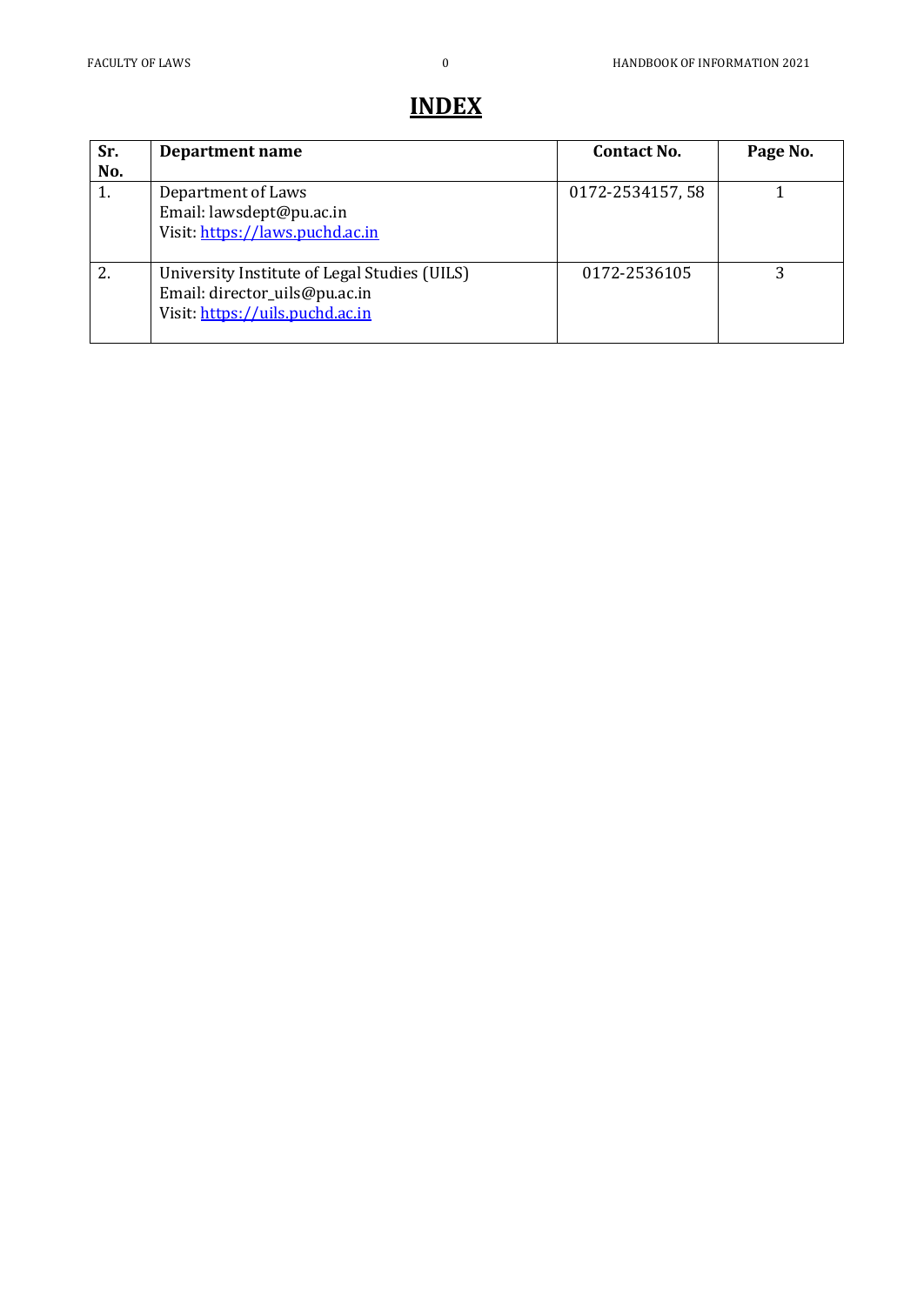## **VII. FACULTY OF LAW**

## **DEPARTMENT OF LAWS**

#### **ABOUT THE DEPARTMENT**

The Department of Laws, originally established at Lahore in 1889, was re-established at Shimla in 1948, shifted to Jalandhar in 1950 and finally re-located at the University Campus at Chandigarh in 1959. Its Alumni include Judges of the Supreme Court and High Courts, Union Cabinet Ministers, State Chief Ministers, Cabinet Ministers, Ambassadors, Senior Bureaucrats, Police Officers and other legal luminaries. The Department provides practical training to LL.B. students. One full paper of 6th Semester includes compulsory participation in two Moots, attachment with advocates in District Courts for 7 to 10 days. Every year the students of the department are sent to the Supreme Court of India as a part of the practical training programme. It has established a Legal Aid Clinic-cum-Arbitration Centre as well as a Placement Cell. The Department has provision for special lectures in memory of Justice Mehr Chand Mahajan and S. Ajit Singh Sarhadi. These lectures have been delivered over the years by eminent persons such as Justice V.K. Krishna Iyer, Justice V.S. Deshpande, Professor Upendra Bakshi, Dr. L.M. Singhvi, Professor Mool Chand Sharma, Justice J.S. Verma, Mr. Soli J. Sorabjee, Prof. M.R. Madhava Menon and Prof. B.S. Chimni. It has a good library with more than 51,000 books and 52 regularly subscribed Indian and foreign journals. The Department has also the distinction of having Depository Library for United Nations Documents which is the only library with more than 8000 documents North of India. The Department regularly publishes a Law Journal (Panjab University Law Review). The Department has its Moot and Debate Society, which give students an opportunity to explore their talent.

**Dress Code**: Black pant and coat, white shirt along with tie/scarf (prescribed) on all formal occasions/functions i.e. moot courts, court visits, presentations, special lectures etc. The girl students have option to wear this dress or white salwar kameez with white dupatta and black coat.

#### **FACULTY**

| Designation          | <b>Name</b>          | Field of research specialization                                                                                                                                                           |  |  |
|----------------------|----------------------|--------------------------------------------------------------------------------------------------------------------------------------------------------------------------------------------|--|--|
| Professor emeritus   | Veer Singh           | Labour Laws, Jurisprudence                                                                                                                                                                 |  |  |
|                      | V.K. Bansal          | Constitutional Law                                                                                                                                                                         |  |  |
|                      | Virender Kumar       | Constitutional Law, Family Law, Private International Law, Election Law                                                                                                                    |  |  |
| Professors           | Meenu Paul           | Labour Laws, Intellectual Property Law                                                                                                                                                     |  |  |
|                      | (Chairperson)        |                                                                                                                                                                                            |  |  |
|                      | Vijay Nagpal         | Jurisprudence, Criminal Law, Law Related to Physically and Mentally<br><b>Challenged Persons</b>                                                                                           |  |  |
|                      | Shalini Marwaha      | Jurisprudence, Constitutional Law, Human Rights & Law, Administrative<br>Law, Environmental Law, Law Related to Women & Children, Law and<br>Social Transformation, Media Law, Health Laws |  |  |
|                      | Devinder Singh       | Human Rights, Constitutional Law, Administrative Law, Jurisprudence                                                                                                                        |  |  |
|                      | Paramjit Kaur        | Laws of Evidence, Environmental Laws and Military Law                                                                                                                                      |  |  |
|                      | Geeta Joshi          | Criminal Law (Substantive)                                                                                                                                                                 |  |  |
|                      | Vandana A. Kumar     | Constitutional Law, Commercial Law, Laws Related To Children And<br>Women, Human Rights, Torts, Special Contract                                                                           |  |  |
|                      | Supinder Kaur        | Family Law and Criminal Law                                                                                                                                                                |  |  |
|                      | Jyoti Rattan         | Income Tax, International Law, Human Rights                                                                                                                                                |  |  |
| Associate Professors | Babita Devi Pathania | Human Rights, Protection of Women, Domestic Violence, Corporate Law,<br>Administrative Law and Service Law                                                                                 |  |  |
|                      | Anil Kumar Thakur    | Constitutional Law, Jurisprudence, Human Rights, Environmental Laws,<br>Law And Globalization, Law and Economics                                                                           |  |  |
|                      | Dinesh Kumar         | Human Rights, Arbitration Law (ADR), Law of Evidence                                                                                                                                       |  |  |
|                      | Shipra Gupta         | <b>Constitutional and Commercial Laws</b>                                                                                                                                                  |  |  |

#### **COURSES OFFERED (SEMESTER SYSTEM)**

| Course   | <b>Seats</b>    | <b>Duration</b> | Eligibility*                                            | <b>Admission Criteria</b> |
|----------|-----------------|-----------------|---------------------------------------------------------|---------------------------|
| $LL.B.*$ | $300**$         | 3 Years         | Passed one of the following examinations from a         | Based on PUCET            |
|          | (Morning)       |                 | recognized University/Institute:                        | PU-LL.B (3years)          |
|          | Session only)   |                 | i) Bachelor's/Master's Degree in any discipline with at | <b>Entrance Test</b>      |
|          |                 |                 | least 45% marks ii)In case of a candidate having a      | Academics: 50%            |
|          |                 |                 | Bachelor's degree through Modern Indian Languages       | $PUCET(PG): 50\%$         |
|          |                 |                 | (Hindi or Urdu or Punjabi (Gurmukhi Script) and/or in   |                           |
|          |                 |                 | a Classical Language (Sanskrit or Persian or Arabic)    |                           |
|          |                 |                 | the aggregate of 45% marks shall be calculated by       |                           |
|          |                 |                 | taking into account the percentage of aggregate marks   |                           |
|          |                 |                 | that he had secured at the language examination.        |                           |
|          |                 |                 | excluding the marks for additional optional paper,      |                           |
|          |                 |                 | English and the elective subject taken together.        |                           |
| LL.M.    | $42+4$ NRI $+2$ | 1 Year          | LL.B. 3 years Degree/B.A.LL.B./B.Com.LL.B. 5 years      | Based on PU-CET(PG)       |
|          | Foreign         |                 | degree examination of this University with minimum      | Academic: 20%             |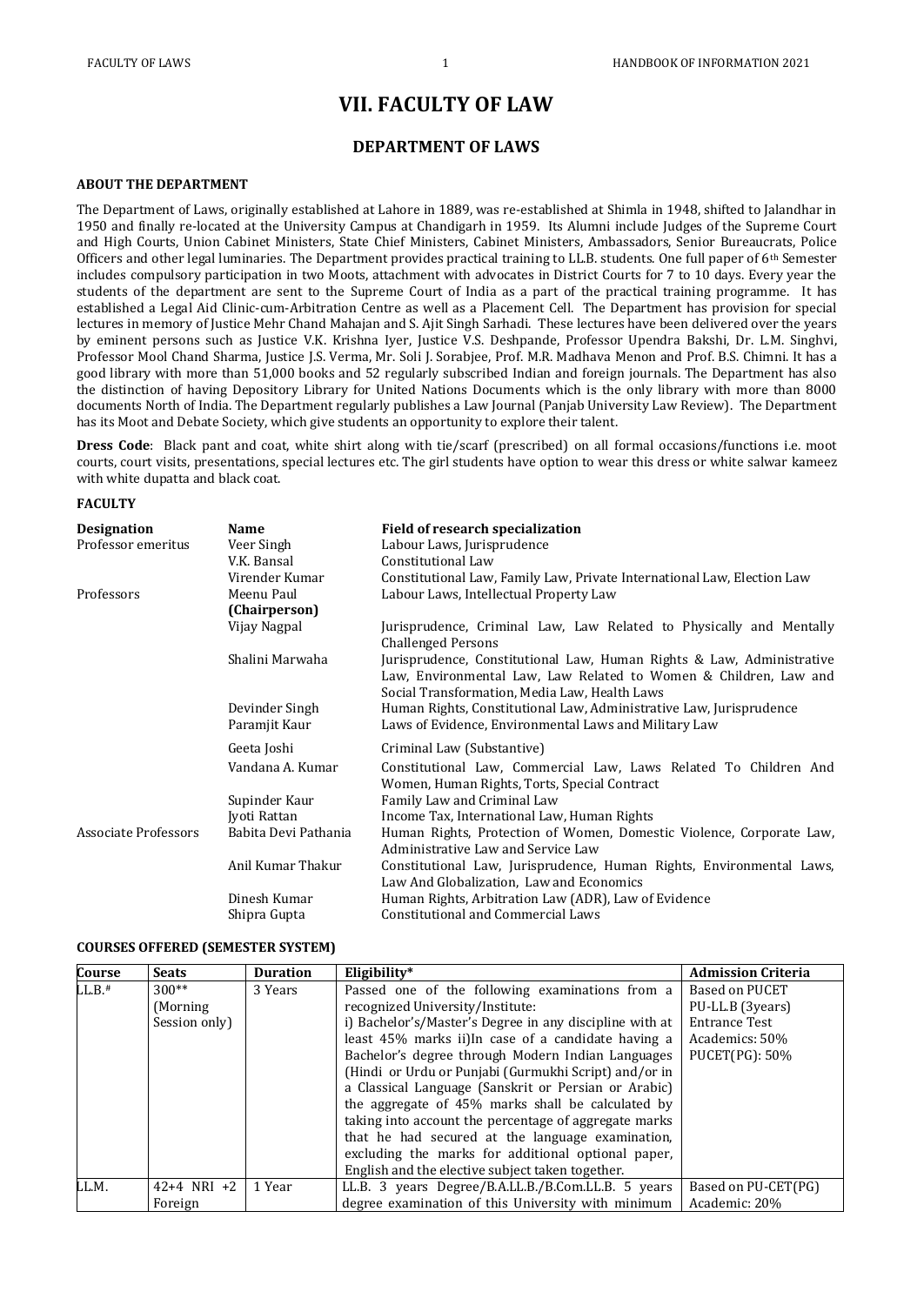**LL.B.**

|       | National     |    |           | 55% marks OR                                              | Entrance test: 80%         |
|-------|--------------|----|-----------|-----------------------------------------------------------|----------------------------|
|       |              |    |           | Any equivalent examination of another University<br>(b)   | Candidates<br>having       |
|       |              |    |           | recognized by the Syndicate for this purpose.             | B.A/B.Com LL.B (Hons.)     |
|       |              |    |           |                                                           | Integrated<br>5-years      |
|       |              |    |           |                                                           | Course will be given       |
|       |              |    |           |                                                           | Weightage (for Hons.),     |
|       |              |    |           |                                                           | it would be denoted by     |
|       |              |    |           |                                                           | and calculated as<br>7.    |
|       |              |    |           |                                                           | follows:                   |
|       |              |    |           |                                                           | $Z = X \times 15$          |
|       |              |    |           |                                                           | 100                        |
|       |              |    |           |                                                           | $=$ Academic<br>X<br>Marks |
|       |              |    |           |                                                           | i.e.20 $%$                 |
| Ph.D. | Subject      | to | 3-6 Years | See M.Phil/Ph.D Prospectus 2021                           |                            |
|       | availabilitv |    |           |                                                           |                            |
| LL.D. |              |    |           | See Regulations on pages 408-409 P.U. Cal. Vol. II, 2007. |                            |

\*5% concession is admissible in eligibility marks to SC/ST/BC/PwD candidates. \*\* Reservation for One Girl Child out of the only two girl children will be subject to the approval of BCI based on CWP No. 22504 of 2018.

#Since 46.5% reservation is already there in B.A.LL.B/B.Com. LL.B/LL.B and there could not be more than 50% reservation, remaining 3.5% seats be reserved for NRI candidate. In case any of such seat(s) remained unfilled, the same be converted to General seat(s).

**(Vide Syndicate Para 3 dt. 11.5.2019).**

**Note-1:** The applicants having a compartment in their qualifying examination shall not be eligible to join LL.B. course irrespective of their clearing the entrance test.

**Note-2:** The applicants who have obtained 10+2 or Graduation/Post Graduation through open universities system directly without having any basic qualifications for prosecuting such studies be not admitted in law courses.

**Note-3:** No candidate will be admitted to the LL.B. course having any Degree inconsistent with the University Grants Commission Regulations and also Bar Council of India, Rules of Legal Education 2008.

Note 4 : The concession by way of any additional seat is not applicable to the students falling under regulatory agencies such as MCI, DCI, BCI and NCTE. Thus, this concession is also not applicable to the LL.B. course, as this course is regulated by Bar Council of India.

**Note 5:** Timings for LL.B. classes shall be as per Bar Council of India Rules of Legal Education, 2008 i.e. 30 class-hours per week including tutorials, moot court exercise and seminar with half an hour recess.

**TITLES OF SYLLABI:**Detailed syllabi available a[t http://puchd.ac.in/ syllabus.php? qstrfacid =7](http://puchd.ac.in/%20syllabus.php?%20qstrfacid%20=7)

| LL.D.     |                                                           |                    |                                                   |  |
|-----------|-----------------------------------------------------------|--------------------|---------------------------------------------------|--|
|           | <b>SEMESTER-I</b>                                         | <b>SEMESTER-II</b> |                                                   |  |
| Paper-1   | Jurisprudence-I                                           | Paper-1            | Jurisprudence-II                                  |  |
| Paper-2   | <b>Constitutional Law-I</b>                               | Paper-2            | Constitutional Law-II                             |  |
| Paper-3   | Law of Contract                                           | Paper-3            | <b>Special Contracts</b>                          |  |
| Paper-4   | Family Law-I                                              | Paper-4            | Family Law-II                                     |  |
| Paper-5   | Law of Torts and Consumer Protection Act                  | Paper-5            | Public International Law                          |  |
|           | <b>SEMESTER-III</b>                                       |                    | <b>SEMESTER-IV</b>                                |  |
| Paper-1   | Law of Crimes-I                                           | Paper-1            | Law of Crimes $-$ II                              |  |
| Paper-2   | Property Law                                              | Paper-2            | Company Law                                       |  |
| Paper-3   | Labour Law                                                | Paper-3            | Administrative Law                                |  |
| Paper-4 & | Option: Any two of the following                          | Paper-4            | Environmental and Wild Life Protection Laws       |  |
| 5         | a) Information Technology Act & RTI Act                   |                    |                                                   |  |
|           | b) Land Laws                                              | Paper-5            | Option: Any one of the following                  |  |
|           | International<br>Organizations,<br>$\mathcal{C}$<br>Human |                    | a) Law of Taxation                                |  |
|           | Rights and Humanitarian Law                               |                    |                                                   |  |
|           | Interpretation of Statutes and Principles<br>d)           |                    | <b>Intellectual Property Laws</b><br>b)           |  |
|           | of Legislation                                            |                    |                                                   |  |
|           | <b>SEMESTER-V</b>                                         |                    | <b>SEMESTER-VI</b>                                |  |
| Paper-1   | Law of Evidence                                           | Paper-1            | Alternate Dispute Resolution                      |  |
| Paper-2   | Criminal Procedure Code -I                                | Paper-2            | Criminal Procedure Code-II                        |  |
| Paper-3   | Service Law                                               | Paper-3            | Drafting, Pleading and Conveyancing               |  |
| Paper-4   | Civil Procedure Code                                      | Paper-4            | Professional Ethics & Professional Accountability |  |
| Paper-5   | Option: Any one of the following                          | Paper-5            | Option: Any one of the following                  |  |
|           | a) Laws Relating to Registration, Limitation              |                    | a) Criminology, Penology and Victimology          |  |
|           | and Trust                                                 |                    | b) International Labour Organization and Labour   |  |
|           | b) Private International Law                              |                    | Laws                                              |  |
|           | <b>Business Law</b><br>$\mathcal{C}$                      |                    |                                                   |  |
|           | LL.M. (One Year Course)                                   |                    |                                                   |  |
|           | <b>SEMESTER-I</b>                                         |                    | <b>SEMESTER-II</b>                                |  |
| Paper-1   | Research Methods and Legal Writing                        | Paper-5            | Law and Justice in a Globalizing World            |  |
| Paper-2   | Comparative Public Law                                    | Paper-6            | One optional group from two                       |  |
| Paper-3   | One optional group from two                               | Group-1            | Constitutional and Administrative Law:            |  |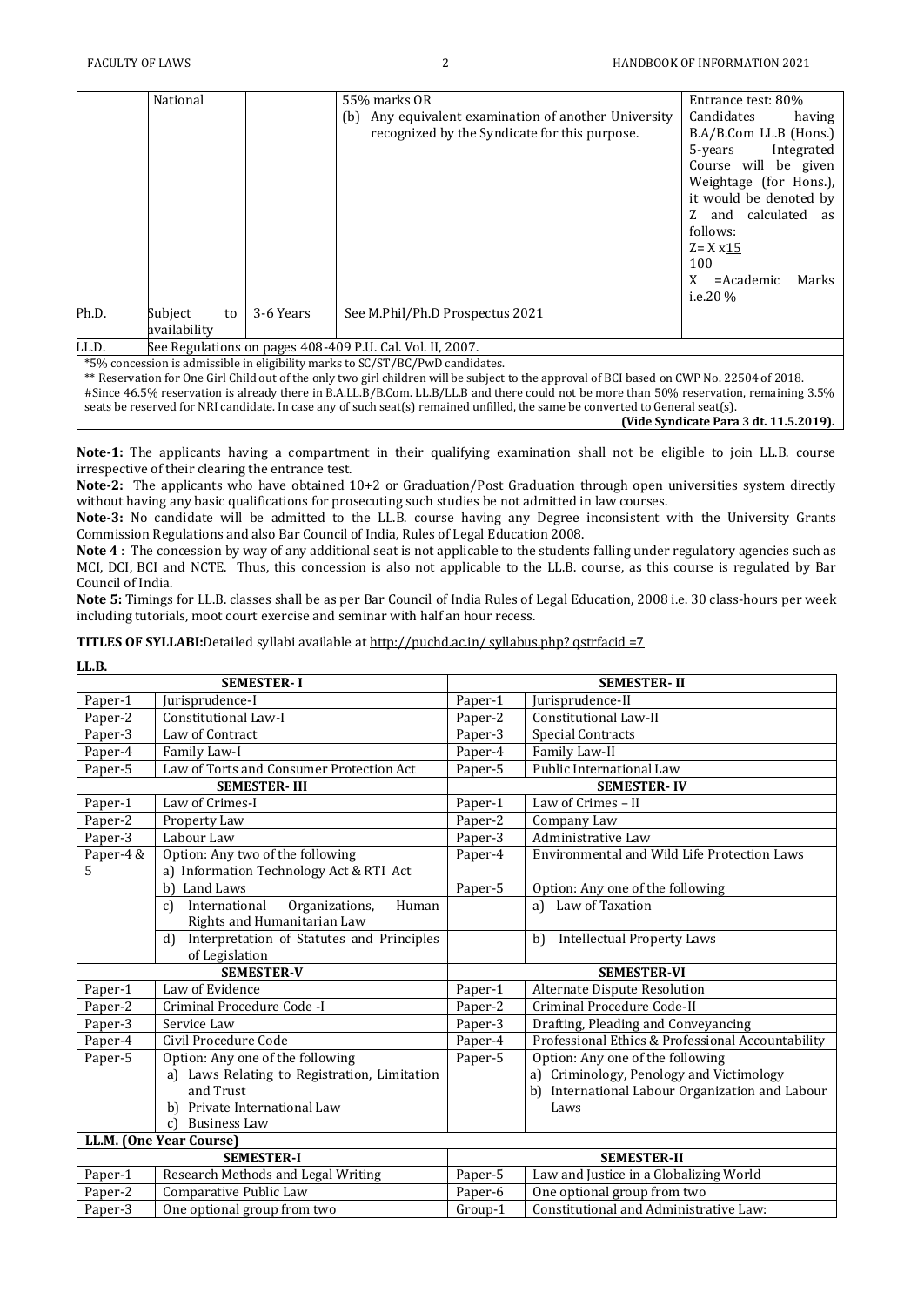| Group-1 | Constitutional and Administrative Law:<br><b>Fundamental Rights and Directive</b><br>i)<br>Principles<br>ii) Health Laws<br>iii) Service Law |         | Centre State Relations and Constitutional<br>i)<br>Governance<br>ii) Media Law<br>iii) Administrative Law |
|---------|----------------------------------------------------------------------------------------------------------------------------------------------|---------|-----------------------------------------------------------------------------------------------------------|
| Group-2 | Criminal and Security Law:                                                                                                                   | Group-2 | Criminal and Security Law:                                                                                |
|         | Criminology and Penology<br>i)                                                                                                               |         | International Criminal Law<br>i)                                                                          |
|         | Criminal Justice and Human Rights<br>ii)                                                                                                     |         | ii) Police Law and Administration                                                                         |
|         | iii) Victimology                                                                                                                             |         | iii) Corporate Crimes/ White Collar Crimes                                                                |
| Paper-4 | Term Paper (35-50 pages - font 12 Times                                                                                                      | Paper-7 | Dissertation                                                                                              |
|         | New Roman $-1\frac{1}{2}$ spacing)                                                                                                           |         |                                                                                                           |

**THRUST AREAS:** Constitutional and Administrative Law, Environmental Law, Family Law, International Law, Corporate law, Human Rights, Jurisprudence, Cyber Law, Intellectual Property Rights.

**PLACEMENTS**: The Department has its own Placement Cell which encourages the students to undertake their internship after the class hours. The cell arranges internships to the interested students with leading lawyers, NGOs, Commissions etc. The Department has also started inviting the potential employers in the Corporate Sector for the purpose of recruitment of students in the Final year of their studies.

**ALUMNI:** The Department is likely to start Alumni Cell in the near future.

## **UNIVERSITY INSTITUTE OF LEGAL STUDIES (UILS)**

#### **ABOUT THE INSTITUTE**

The University Institute of Legal Studies (UILS), a constituent department of Panjab University, has emerged as a premier legal institute of the region in almost a decade of its establishment. The institute has its own four storeyed building that includes spacious classrooms, modern Moot Court Hall, Conference Hall, Legal Aid Clinic, Computer Lab etc. It has one of the richest law library of the region with more than 17696 text books and reference books. The library subscribes to 56 Indian and foreign journals also. The institute is committed to hone the DRAIN Drafting, Research, Advocacy, Interviewing, and Negotiation skills of its studentsthroughvibrant,interdisciplinaryandcontentrichprogrammes includingaspectrum of law along with the social sciences, languages and commerce subjects.

Students are trained in the essence of substantive laws, techniques of procedural laws, methods of client counseling, drafting skills along with research in law and allied fields. For accomplishment of these objectives, the Institute organizes various curricular/extra–curricular activities like Moot Court Competitions, Client Counseling Competitions, Seminars, Conferences, Group Discussions, Extension Lectures etc. from time to time. The Institute also provides a platform for the clinical legal training through its Legal Aid Clinic and compulsory internships with judges, eminent lawyers, legal firms, commissions, NGO's etc. **FACULTY**

| <b>Designation</b>          | Name                                                                                                   | <b>Field of Research Specialization</b>                                                                                                                                                                              |
|-----------------------------|--------------------------------------------------------------------------------------------------------|----------------------------------------------------------------------------------------------------------------------------------------------------------------------------------------------------------------------|
| Professors                  | Sangita Bhalla                                                                                         | Criminal Law, Human Rights, Labour & Gender Issues                                                                                                                                                                   |
|                             | Rattan Singh                                                                                           | Constitutional Law, Research Methodology, Administrative Law                                                                                                                                                         |
|                             | Rajinder Kaur<br>(Director)                                                                            | Corporate Law, Advertisement Law                                                                                                                                                                                     |
|                             | Sarabjit Kaur                                                                                          | International Politics                                                                                                                                                                                               |
|                             | Gulshan Kumar                                                                                          | <b>Industrial Economics</b>                                                                                                                                                                                          |
|                             | Navneet Arora                                                                                          | Media Studies                                                                                                                                                                                                        |
|                             | Chanchal Narang                                                                                        | English Language Teaching                                                                                                                                                                                            |
|                             | Shruti Bedi                                                                                            | Constitutional Law, Anti-Terror Laws                                                                                                                                                                                 |
| <b>Associate Professors</b> | Sasha                                                                                                  | History of Medicine & Science                                                                                                                                                                                        |
|                             | Pushpinder Kaur<br>Ajay Ranga<br>Amita Verma<br>Jai Mala<br>Jasmeet Gulati<br>Virender Negi            | Environmental Law, International Law, Criminal Law<br>Criminal Law, Forensic Studies<br>Contract, Cyber Laws<br>Family Law, Labour Law<br>Public International Law, Intellectual Property Laws<br>Constitutional Law |
| <b>Assistant Professors</b> | Meenu Saihjpal                                                                                         | Micro-Economics, Industrial Economics                                                                                                                                                                                |
|                             | Sabina Salim<br>Jasneet Kaur Walia<br>Karan Jawanda<br>Anju Choudhary<br><b>Bharat</b><br>Anupam Bahri | Environmental Laws<br>Constitutional Law, Human Rights<br>Hindu Law and Civil Procedure<br>Criminal Law<br>Commercial Law<br><b>Gender Ageing</b>                                                                    |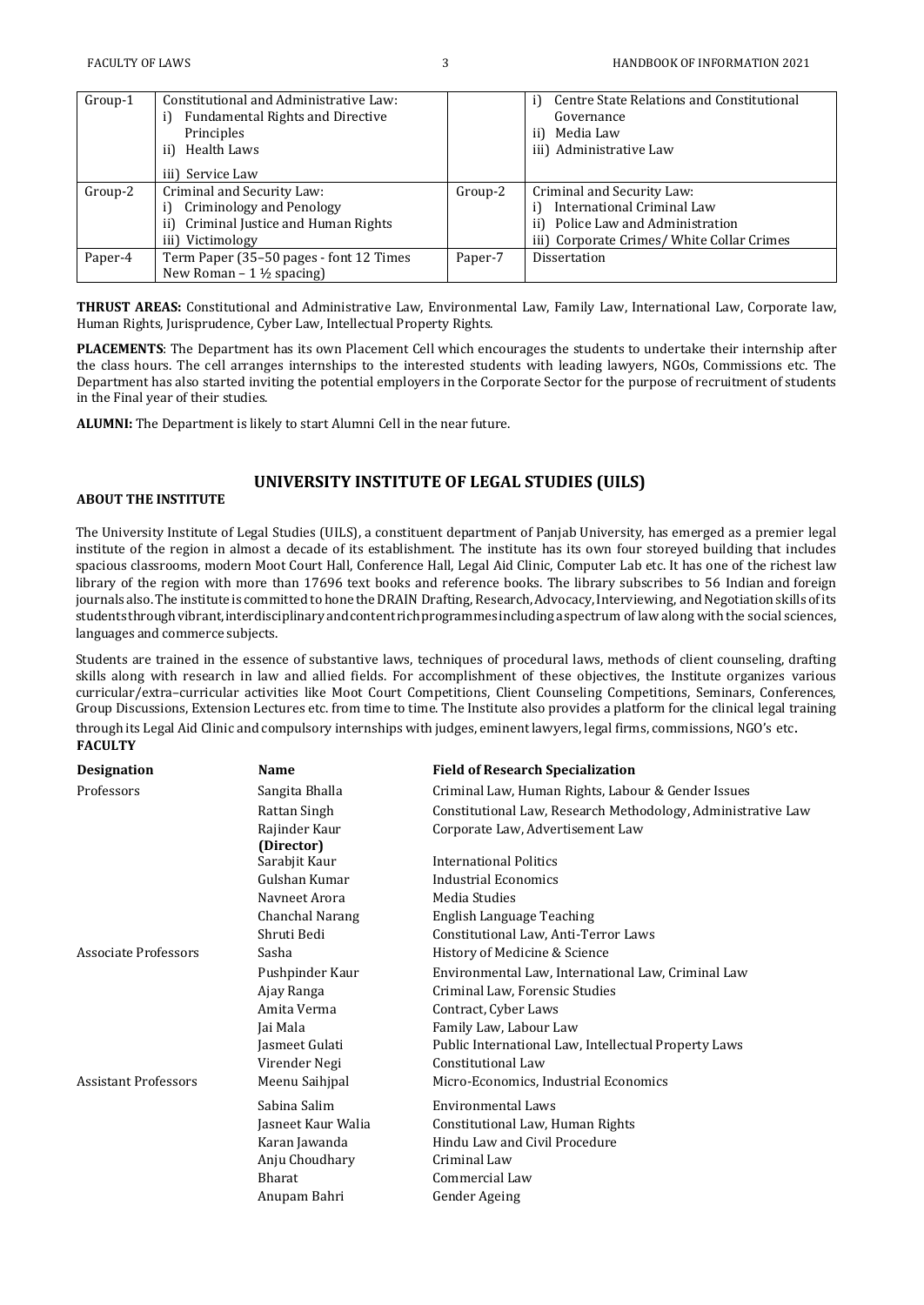#### **COURSES OFFERED (SEMESTER SYSTEM)**

|                                                                                                                                                                                               |                                                                                                                 | <b>Duration</b> |                                                                                                                                                                                                                          |                                                                                                                                                                        |
|-----------------------------------------------------------------------------------------------------------------------------------------------------------------------------------------------|-----------------------------------------------------------------------------------------------------------------|-----------------|--------------------------------------------------------------------------------------------------------------------------------------------------------------------------------------------------------------------------|------------------------------------------------------------------------------------------------------------------------------------------------------------------------|
| Course                                                                                                                                                                                        | <b>Seats</b>                                                                                                    |                 | Eligibility*                                                                                                                                                                                                             | <b>Admission Criteria</b>                                                                                                                                              |
| B.A.LL.B. (Hons.) 5 Yr.<br>Integrated Course <sup>#</sup>                                                                                                                                     | $180***$<br>4(OGC/SGC)                                                                                          | 5 Years         | 10+2 examination with atleast<br>50% marks from any recognized<br>Board/University.**                                                                                                                                    | Based on PU-B.A.<br>/B.Com LL.B (Hons.)<br><b>Entrance Test</b><br>Academics: 50%<br>Entrance Test: 50%                                                                |
| B.Com. LL.B. (Hons.) 5Yr.<br>Integrated Course <sup>#</sup>                                                                                                                                   | $180***$<br>4(OGC/SGC)                                                                                          | 5 Years         | 10+2 examination with atleast<br>50% marks from any recognized<br>Board/University.**                                                                                                                                    | Based<br>PU-<br><sub>on</sub><br>B.A/B.Com<br>LL.B<br>(Hons.) Entrance Test<br>Academics: 50%<br>Test:50%<br>Entrance<br>Plus Weightage<br>for<br>commerce<br>Subjects |
| LL.M. (Self-Finance)<br>with<br>specializations<br>Science<br>Law,<br>1.<br>and<br>Technology Or<br>1. Commercial<br>and<br>Corporate Laws Or<br>2. Constitutional<br>&<br>Administrative Law | $50+4$ NRI                                                                                                      | 1 Year          | LL.B.<br>Degree/<br>3-years<br>B.A.LL.B./B.B.A.<br>LL.B/B.Com.<br>LL.B.<br>5-years<br>Degree with<br>minimum 55% marks of this<br>University<br>equivalent<br>or<br>from<br>examination<br>any<br>recognized University. | Based on PUCET(PG)<br>Academics: 20%<br>PU-CET(PG):80%                                                                                                                 |
| of Laws<br>Master<br>(Self<br>Finance) (Evening)<br>with<br>specialization/s<br>Constitutional<br>and<br>Environment<br>0r<br>Law<br>Criminal<br>and Corporate<br>Law                         | $25+2NRI$<br>(for Fresh Law<br>Graduates)                                                                       | 2 Years         | LL.B.<br>3-years<br>Degree/<br>B.A.LL.B./B.B.A.<br>LLB<br>/B.Com.LL.B.<br>5-yearsdegree<br>examination of this University<br>with minimum 55% marks or<br>equivalent examination from<br>any recognized University.      | Based on PU-CET(PG)<br>Academics: 20%<br>PU-CET(PG):80%                                                                                                                |
|                                                                                                                                                                                               | $25***$ (for<br>Advocates/<br>Judicial<br>Officers/Civil<br>servants<br>discharging<br><b>Judicial Duties</b> ) | 2 Years         | LL.B. 3-years Degree/B.A.LL.B./<br>B.Com. LL.B. 5-years degree<br>examination of this University<br>with minimum 55% marks or<br>equivalent examination from<br>any recognized University.                               | Based on PU-CET(PG)<br>Academics: 20%<br>PU-CET(PG):80%                                                                                                                |

\*5% Concession is admissible in eligibility marks to SC/ST/BC/PwD Candidates

\*\*The applicants who have obtained 10+2 Higher Secondary Pass Certificate or First Degree Certificate after prosecuting Studies in distance or correspondence method shall also be considered as eligible for admission in the Integrated Five Years Course. However, the applicants who have obtained 10+2 through open Universities system directly without having any basic qualification for prosecuting such studies are not eligible for admission in the law course (As per provision and explanation to Rule 5(b)of Bar Council of India Rules of Legal Education, 2008).

\*\*\* A weightage of 10 marks with 1/2 mark for every completed year of practice/ employment will be given to Advocates/Judicial officers/ Civil servants (Syndicate Para 52 R (Appendix -XIII) dated 19.7.2015, Senate Para LXI, Item R-31 dated 27.9.2015)

#Since 46.5% reservation is already there in B.A.LL.B/B.Com. LL.B/LL.B and there could not be more than 50% reservation, remaining 3.5% seats be reserved for NRI candidate. In case any of such seat(s) remained unfilled, the same be converted to General seat(s).

**(Vide Syndicate Para 3 dt. 11.5.2019).**

**Note**: Candidates having B.A./B.Com.LL.B.(Hons.)5-years Integrated Course will be given Weightage for(Hons.), it would be denoted by Z and calculated as follows:

 $Z = X \times 15/100$ 

X = Academic Marks i.e. 20%

**TITLES OF SYLLABI:** Detailed syllabi and the paper numbers, please refer to <http://puchd.ac.in/syllabus.php?qstrfacid=7>

### **B.COM.LL.B (Hons.) 5 YEARS INTEGRATED COURSE LIST OF PAPERS (2020-21)**

|           | <b>SEMESTER-I</b>                                         |           | <b>SEMESTER-II</b>                         |
|-----------|-----------------------------------------------------------|-----------|--------------------------------------------|
| Paper-I   | English-I                                                 | Paper-I   | English-II                                 |
| Paper-II  | <b>Business Economics-I</b>                               | Paper-II  | <b>Business Economics-II</b>               |
| Paper-III | Principles of Financial Accounting                        | Paper-III | Corporate Accounting                       |
| Paper-IV  | <b>Banking and Insurance</b>                              | Paper-IV  | <b>Business Mathematics and Statistics</b> |
| Paper-V   | Law of Torts including Motor Vehicle Accident Act Paper-V |           | Jurisprudence                              |
|           | and Consumer Protection Laws                              |           |                                            |
| Paper-VI  | Law of Contract                                           | Paper-VI  | Special Contract                           |
|           | <b>SEMESTER-III</b>                                       |           | <b>SEMESTER-IV</b>                         |
| Paper-I   | Cost Accounting                                           | Paper-I   | <b>Functional Management</b>               |
| Paper-II  | Indian Economy                                            | Paper-II  | <b>Financial Management</b>                |
| Paper III | Management Concepts and Practices                         | Paper III | Entrepreneurship and Small Scale Business  |
| Paper-IV  | English-III                                               | Paper IV  | Hindi-I/Punjabi-I/French-I                 |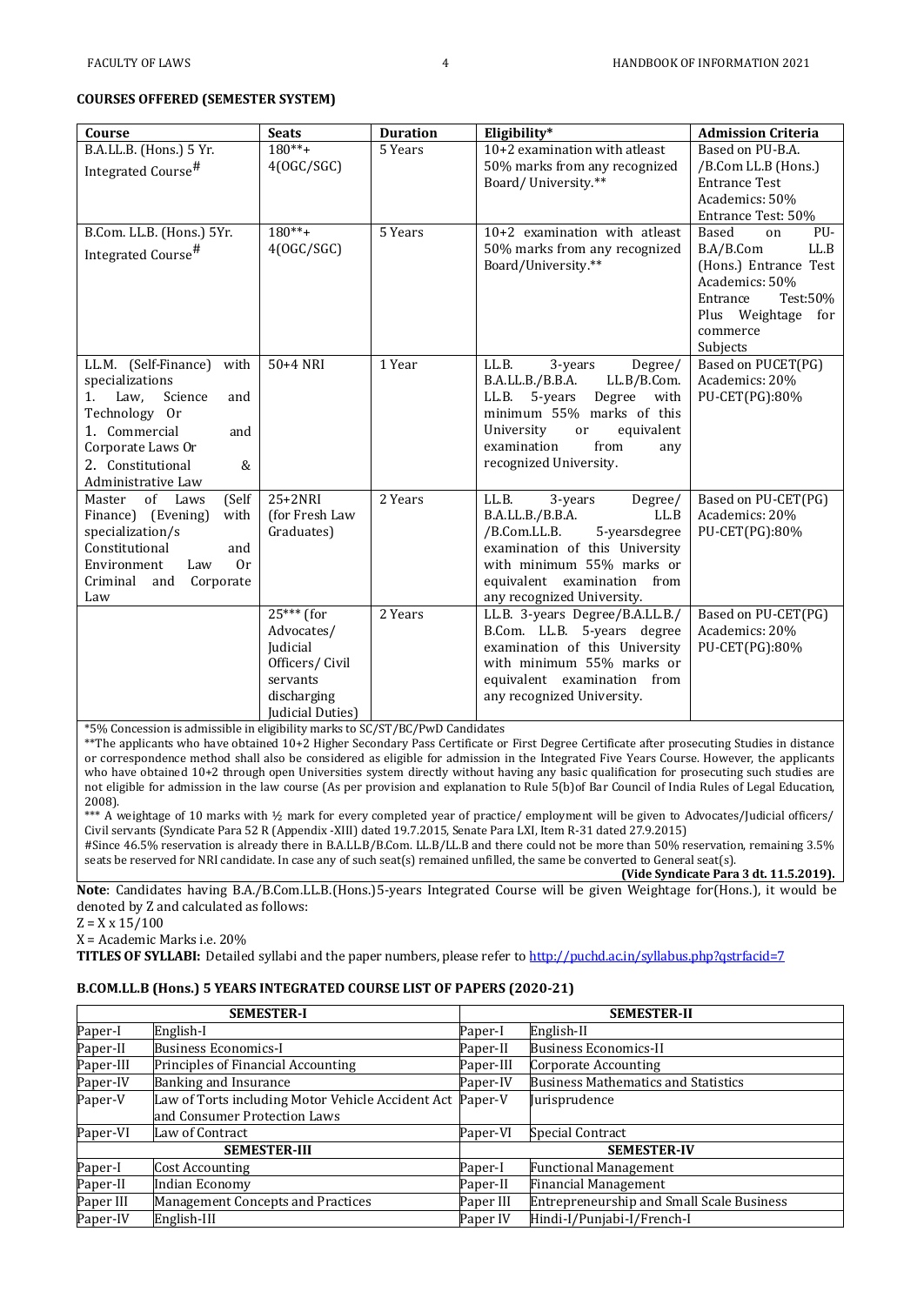| Paper-V             | Constitutional Law-I                                                              | Paper-V                      | Constitutional Law-II                                            |
|---------------------|-----------------------------------------------------------------------------------|------------------------------|------------------------------------------------------------------|
| Paper-VI            | Family Law-I                                                                      | Paper-VI                     | Family Law-II                                                    |
|                     | <b>SEMESTER-V</b>                                                                 |                              | <b>SEMESTER-VI</b>                                               |
| Paper-I             | Hindi-II/Punjabi-II/French-II                                                     | Paper-I                      | <b>Research Methodology</b>                                      |
| Paper-II            | <b>Operation Research</b><br><b>Indian Penal Code-I</b>                           | Paper-II                     | <b>Auditing and Secretarial Practice</b><br>Indian Penal Code-II |
| Paper III           |                                                                                   | Paper III                    | Criminal Procedure-II                                            |
| Paper-IV<br>Paper-V | Criminal Procedure Code-I<br>Alternate Dispute Resolution                         | Paper-IV<br>Paper-V          | Administrative Law                                               |
| Paper-VI            | Law of Property (common with Property<br>Law                                      | Paper-VI                     | Optional-I (choose any one)                                      |
|                     | including Transfer of Property Act 1882)                                          |                              | (a) Local Self Government                                        |
|                     |                                                                                   |                              | (b) Interpretation of Statutes and Principles of                 |
|                     |                                                                                   |                              | Legislation                                                      |
|                     |                                                                                   |                              | (c)International Criminal Law and International                  |
|                     |                                                                                   |                              | <b>Criminal Court</b>                                            |
|                     | <b>SEMESTER-VII</b>                                                               |                              | <b>SEMESTER-VIII</b>                                             |
| Paper-I             | <b>Alternate Dispute Resolution</b>                                               | Paper-I                      | Company Law                                                      |
| Paper-II            | Drafting, Pleading and Conveyancing                                               | $\overline{\text{Paper II}}$ | Professional Ethics and Professional Accounting                  |
|                     |                                                                                   |                              | System                                                           |
| Paper III           | Law of Evidence-I                                                                 | Paper III                    | Environmental Law                                                |
| Paper-IV            | Criminal Procedure Code-I                                                         | Paper-IV                     | Civil Procedure including Limitation Law-II                      |
| Paper-V             | <b>Business Law-I</b>                                                             | Paper-V                      | <b>Business Law-II</b>                                           |
| Paper-VI            | Opt any one of the following subjects                                             | Paper-VI                     | Opt any one of the following subjects                            |
|                     | (a) Health Laws                                                                   |                              | (a) International Trade Law                                      |
|                     | (b) Right to Information and Media Law                                            |                              | (b) Law of Registration and Court Fee Act 1870                   |
|                     | (c) Organized Crimes and Internal Security Laws                                   |                              | (c) Land Laws and Rent Laws                                      |
|                     | <b>SEMESTER-IX</b>                                                                |                              | <b>SEMESTER-X</b>                                                |
| Paper-I             | Labour and Industrial Laws                                                        | Paper-I                      | Labour Laws and International Labour Organization                |
| Paper-II            | Moots and Practical Training (common with Moots) Paper-II                         |                              | Information Technology Law                                       |
| Paper III           | <b>Forensic Science</b>                                                           | Paper III                    | Professional Ethics and Professional Accounting                  |
|                     |                                                                                   |                              | System                                                           |
| Paper-IV            | <b>International Human Rights</b>                                                 | Paper-IV                     | Criminology, Penology and Victimology                            |
| Paper-V             | Principles of Taxation Law                                                        | Paper-V                      | <b>Intellectual Property Laws</b>                                |
|                     | B.A.LL.B (HONS.) 5 YEARS INTEGRATED COURSE LIST OF PAPERS (2020-21)               |                              |                                                                  |
|                     | <b>SEMESTER-I</b>                                                                 |                              | <b>SEMESTER-II</b>                                               |
| Paper-I             | English-I                                                                         | Paper-I                      | English-II                                                       |
| Paper-II            | History-I                                                                         | Paper-II                     | History-II                                                       |
| Paper-III           | Political Science-I                                                               | Paper-III                    | Political Science-II                                             |
| Paper-IV            | Sociology-I                                                                       | Paper-IV                     | Sociology-II                                                     |
| Paper-V             | Law of Torts including Motor Vehicle Accident Act<br>and Consumer Protection Laws | Paper-V                      | Jurisprudence                                                    |
| Paper-VI            | Law of Contract                                                                   | Paper-VI                     | Special Contract                                                 |
|                     | <b>SEMESTER-III</b>                                                               |                              | <b>SEMESTER-IV</b>                                               |
| Paper-I             | History-III                                                                       | Paper-I                      | Legal History                                                    |
| Paper-II            | Sociology-III                                                                     | Paper-II                     | Political Science-III                                            |
| Paper-III           | Economics-I                                                                       | Paper-III                    | Economics-II                                                     |
| Paper-IV            | English-III                                                                       | Paper-IV                     | Hindi-I/Punjabi-I/French-I                                       |
|                     |                                                                                   | a/b/c                        |                                                                  |
| Paper-V             | Constitutional Law-I                                                              | Paper-V                      | Constitutional Law-II                                            |
| Paper-VI            | Family Law-I                                                                      | Paper-VI                     | Family Law-II                                                    |
|                     | <b>SEMESTER-V</b>                                                                 |                              | <b>SEMESTER-VI</b>                                               |
| Paper-I             | Hindi-II/Punjabi-II/French-II                                                     | Paper-I                      | <b>Research Methodology</b>                                      |
| a/b/c               |                                                                                   |                              |                                                                  |
| Paper-II            | Law & Social Transformation                                                       | Paper-II                     | Economics-III                                                    |
| Paper-III           | Indian Penal Code-I                                                               | Paper-III                    | Indian Penal Code-II                                             |
| Paper-IV            | Criminal Procedure Code-I                                                         | Paper-IV                     | Criminal Procedure Code-II                                       |
| Paper-V             | Alternate Dispute Resolution                                                      | Paper-V                      | Administrative Law                                               |
| Paper-VI            | Law of Property (common with Property Law                                         | Paper-VI                     | Optional-I (choose any one)                                      |
|                     | including Transfer of Property Act 1882)                                          |                              | (a) Local Self Government                                        |
|                     |                                                                                   |                              | (b) Interpretation of Statutes and Principles of                 |
|                     |                                                                                   |                              | Legislation                                                      |
|                     |                                                                                   |                              | (c) International Criminal Law and International                 |
|                     |                                                                                   |                              | Criminal Court                                                   |
|                     | <b>SEMESTER-VII</b>                                                               |                              | <b>SEMESTER-VIII</b>                                             |
|                     | Public International law                                                          |                              | Company Law                                                      |
| Paper-I<br>Paper-II | Drafting, Pleading and Coveyancing                                                | Paper-I<br>Paper-II          | Professional Ethics and Professional Accounting                  |
|                     |                                                                                   |                              |                                                                  |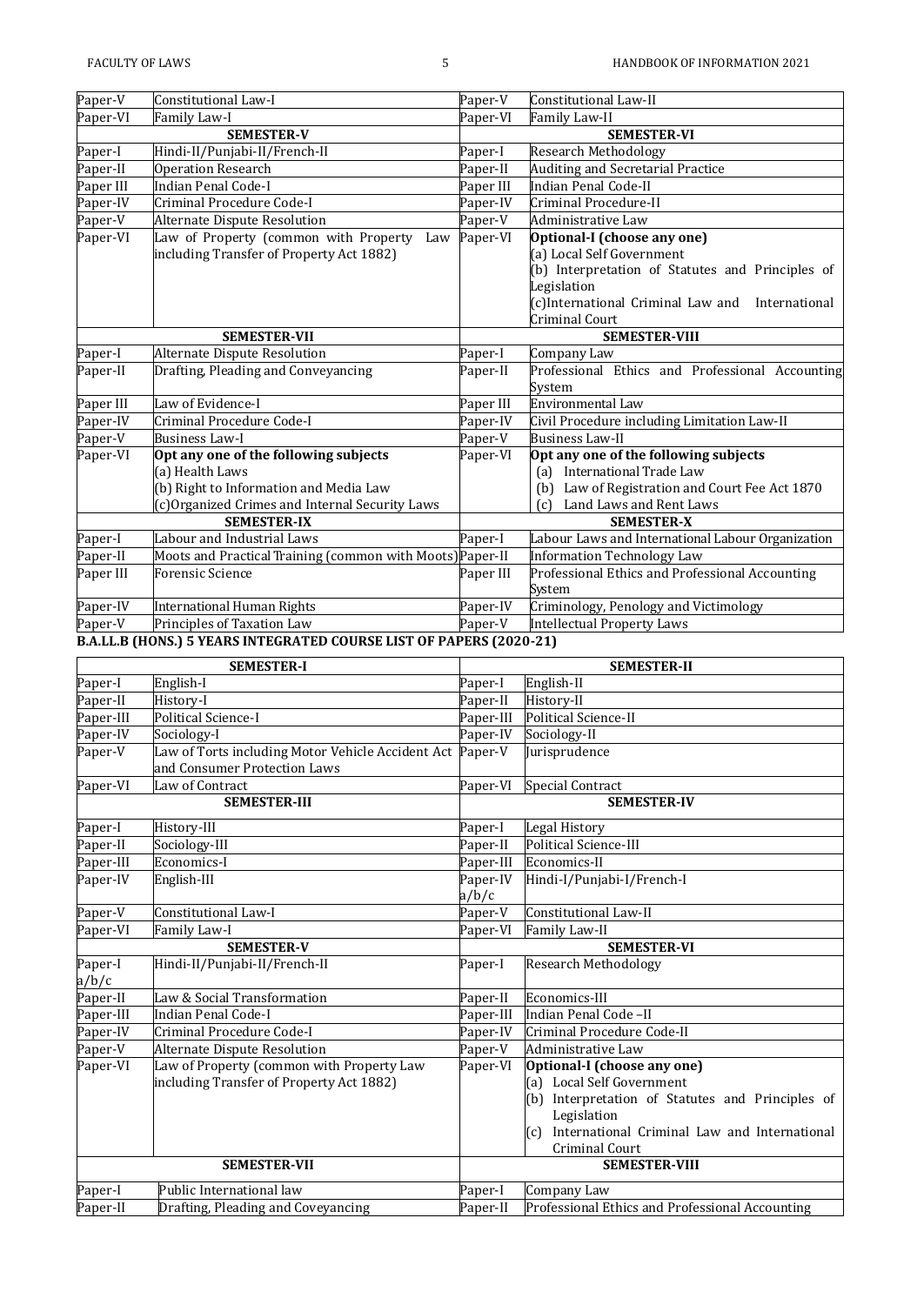|           |                                                     |           | System                                                                                   |
|-----------|-----------------------------------------------------|-----------|------------------------------------------------------------------------------------------|
| Paper-III | Law of Evidence-I                                   | Paper-III | Environmental Law                                                                        |
| Paper-IV  | Civil Procedure-I                                   | Paper-IV  | Civil Procedure code including Limitation Law-II                                         |
| Paper-V   | <b>Business Law-I</b>                               | Paper-V   | <b>Business Law-II</b>                                                                   |
| Paper-VI  | Opt any one of the following subjects               | Paper-VI  | Opt any one of the following subjects                                                    |
|           | (a) Health Laws                                     |           | (a) International Trade Law                                                              |
|           | (b) Right to Information and Media Law              |           | (b) Law of Registration and Court Fee Act 1870                                           |
|           | (c)Organized Crimes and Internal Security Laws      |           | (c) Land Laws and Rent Laws                                                              |
|           |                                                     |           |                                                                                          |
|           | <b>SEMESTER-IX</b>                                  |           | <b>SEMESTER-X</b>                                                                        |
| Paper-I   | Labour and Industrial Laws                          | Paper-I   | Labour Laws and International Labour Organization                                        |
| Paper-II  | Moots and Practical Training (common with<br>Moots) | Paper-II  | Information Technology Law                                                               |
| Paper-III | Forensic Science                                    | Paper-III | System                                                                                   |
| Paper-IV  | International Human Rights                          | Paper-IV  | Professional Ethics and Professional Accounting<br>Criminology, Penology and Victimology |

| 1stSEMESTER                                                                                          |                                     |                                              |  |  |  |
|------------------------------------------------------------------------------------------------------|-------------------------------------|----------------------------------------------|--|--|--|
| Law, Science & Technology                                                                            | <b>Commercial and Corporate Law</b> | <b>Constitutional and Administrative Law</b> |  |  |  |
| <b>Compulsory Subjects</b>                                                                           |                                     |                                              |  |  |  |
| Law & Justice in Globalising World, P-I                                                              |                                     |                                              |  |  |  |
| Legal Education and Research Methodology, P-II                                                       |                                     |                                              |  |  |  |
|                                                                                                      | <b>Optional Subjects</b>            |                                              |  |  |  |
| Law Health & Technology P-III                                                                        | Corporate Governance and Corporate  | Centre State Relations and Constitutional    |  |  |  |
|                                                                                                      | Social Responsibility, P-VI         | Governance, P-XVI                            |  |  |  |
| Intellectual Property Rights in                                                                      | Banking & Insurance, P-VII          | Media Law, P-XVII                            |  |  |  |
| 21stCentury, P-IV                                                                                    |                                     |                                              |  |  |  |
| General Principles of Criminal Law                                                                   | Commercial Arbitration, P-VIII      | Police and Security Administration, P-XVIII  |  |  |  |
| and Forensic Studies, P-V                                                                            |                                     |                                              |  |  |  |
| Term Paper                                                                                           |                                     |                                              |  |  |  |
|                                                                                                      | 2ndSEMESTER                         |                                              |  |  |  |
|                                                                                                      | <b>Compulsory Subjects</b>          |                                              |  |  |  |
| Comparative Public Law, P-IX                                                                         |                                     |                                              |  |  |  |
|                                                                                                      | <b>Optional Subjects</b>            |                                              |  |  |  |
| Law relating to Cyber Space and E-International Trade Law, P-XIII                                    |                                     | Fundamental Rights and Directive Principles, |  |  |  |
| commerce, P-X                                                                                        |                                     | P-XIX                                        |  |  |  |
| Legal Pedagogy, Language and Education, Transnational Corporation and Human Administrative Law, P-XX |                                     |                                              |  |  |  |
| $P-XI$                                                                                               | Rights, P-XIV                       |                                              |  |  |  |
| Environmental Law and Policy, P-XII                                                                  | Labour and Employment Law, P-XV     | Environment Law, P-XXI                       |  |  |  |
| Dissertation & Viva-Voce                                                                             |                                     |                                              |  |  |  |

## **MASTER OF LAWS – TWO YEAR (4 SEMESTER) DEGREE COURSE**

| <b>SEMESTER-I</b>                      |                                              | <b>SEMESTER-II</b>                     |                                                                   |
|----------------------------------------|----------------------------------------------|----------------------------------------|-------------------------------------------------------------------|
| Paper-I                                | Jurisprudence and Global Justice             | Paper-V                                | Law and Social Transformation                                     |
| Paper-II                               | International Law and Human Rights           | Paper-VI                               | Constitutional Law and New Challenges                             |
| Paper-III                              | Legal Education and Research Methodology     | Paper-VII                              | General Principles of Criminal Law and<br><b>Forensic Studies</b> |
| Paper-IV                               | Methods of Legislation and Interpretation of | Paper-VIII                             | <b>Family Law</b>                                                 |
|                                        | <b>Statutes</b>                              |                                        |                                                                   |
|                                        | Term Paper                                   |                                        |                                                                   |
| <b>SEMESTER-I</b>                      |                                              | <b>SEMESTER-II</b>                     |                                                                   |
| Choose any One of the following Groups |                                              | Choose any One of the following Groups |                                                                   |
| <b>GROUP-I</b>                         | CONSTITUTIONAL AND ENVIRONMENT LAW           | <b>GROUP-I</b>                         | CONSTITUTIONAL AND ENVIRONMENT LAW                                |
| Paper-IX                               | Administrative Law                           | Paper-XVII                             | Comparative Public Law                                            |
| Paper-X                                | Service Law                                  | Paper-XVIII                            | Environmental Law and Policy                                      |
| Paper-XI                               | Environmental Protection Law- I              |                                        |                                                                   |
| Paper-XII                              | Environmental Protection Law-II              |                                        |                                                                   |
| <b>GROUP-II</b>                        | <b>CRIMINAL &amp; CORPORATE LAW</b>          | <b>GROUP-II</b>                        | CRIMINAL AND CORPORATE LAW                                        |
| Paper-XIII                             | Criminology, Penology and Victimology        | Paper-XIX                              | Corporate Crimes and White Collar Crimes                          |
| Paper-XIV                              | <b>Economic and Social Offences</b>          | Paper-XX                               | International Trade Law: Dissertation and Viva                    |
|                                        |                                              |                                        | Voce                                                              |
| Paper-XV                               | Corporate Governance and Corporate Social    |                                        |                                                                   |
|                                        | Responsibility                               |                                        |                                                                   |
| Paper-XVI                              | Banking and Insurance Law                    |                                        |                                                                   |